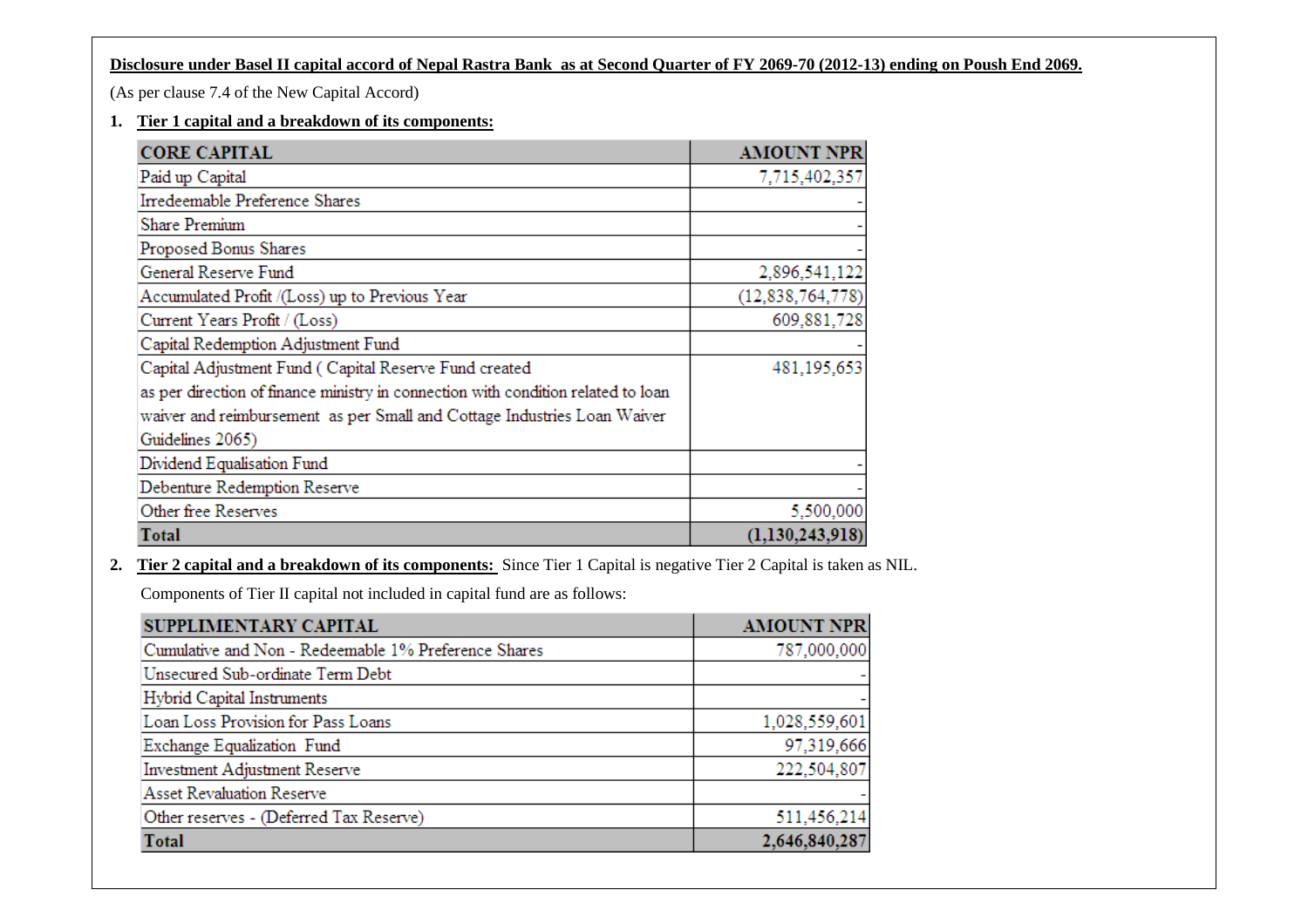# **3. Detailed information about the Subordinated Term Debts with information on the outstanding amount, maturity, and amount raised during the year and amount eligible to be reckoned as capital funds:** Not applicable

**4. Deductions from capital:**

|   | DEDUCTION FOR CORE CAPITAL                                                    | <b>AMOUNT NPR</b> |
|---|-------------------------------------------------------------------------------|-------------------|
| а | Book value of Goodwill                                                        |                   |
| ь | Miscellaneous assets not written off                                          |                   |
|   | Share Investments in Licensed Intitutions                                     | 221,695,845       |
| đ | Investment in companies with Financial Interests                              | 36,250,000        |
| e | Investment in excess of the limit                                             |                   |
|   | <b>Underwriting Investments</b>                                               |                   |
| g | Mutual Cross Holdings                                                         |                   |
| h | Others                                                                        |                   |
|   | Adjustment under Pillar II                                                    |                   |
|   | Less: Shortfall in Provision (6.4a 1)                                         |                   |
|   | Less: Loans and Facilities extended to related parties and restricted lending | 4,204,544         |
|   | <b>Total</b>                                                                  | 262,150,388       |

| 5. Total qualifying capital fund: | <b>NPR</b> | (1,392,394,306) |
|-----------------------------------|------------|-----------------|
| 6. Capital adequacy ratio:        |            | $-2.44\%$       |

### **7. Risk weighted exposures for Credit Risk, Market Risk and Operational Risk:**

| <b>RISK WEIGHTED EXPOSURES</b>                                                | <b>AMOUNT (NPR)</b> |
|-------------------------------------------------------------------------------|---------------------|
| Credit Risk                                                                   | 43,156,704,357      |
| <b>Operational Risk</b>                                                       | 8,563,349,060       |
| Market Risk                                                                   | 1,823,062,736       |
| Adjustment under Pillar II                                                    |                     |
| Add: 4 % of the total Risk Weighted Exposures for unsatisfactory overall risk | 2,141,724,646       |
| management policies and procedures (6.4a 9)                                   |                     |
| Add: % oTotal Deposit RWE due to insufficient Liquid Assets (6.4a 6)          |                     |
| Add: 2% of Gross total Income of Previous Financial Year for                  | 1,469,031,224       |
| Inadequate Operational Risk Management Process(6.4a 7)                        |                     |
| Total Risk Weighted Exposures (After Banks adjustment of Pillar II)           | 57,153,872,023      |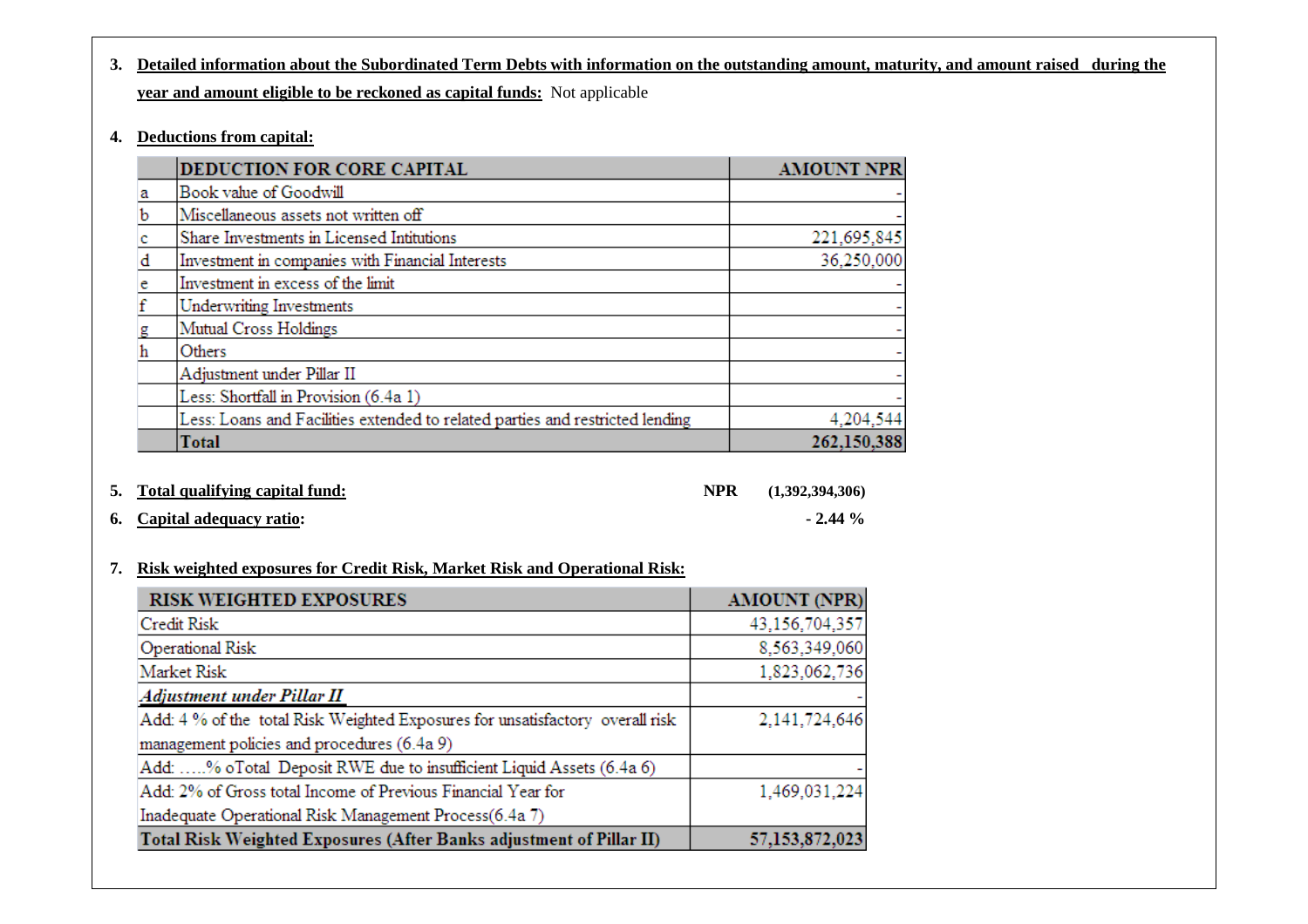#### **8. Risk Weighted Exposures under each of 11 categories of Credit Risk:**

| <b>Particulars</b>                      | <b>AMOUNT (NPR)</b> |
|-----------------------------------------|---------------------|
| Claims on govt. and central Bank        |                     |
| Claims on other Official entities       |                     |
| Claims on Banks                         | 2,059,583,496       |
| Claims on corporate and securities firm | 9,950,788,902       |
| Claims on regulatory retail portfolio   | 12,764,280,577      |
| Claim secured by residential properties | 2,032,462,256       |
| Claims secured by commercial real state | 1,049,901,277       |
| Past due Claims                         | 381,702,613         |
| High risk claims                        | 2,837,920,150       |
| <b>Other Assets</b>                     | 7,095,219,547       |
| Off Balance sheet Items                 | 4,984,845,537       |
| <b>Total</b>                            | 43,156,704,357      |

#### **9. Total risk weighted exposure calculation table:**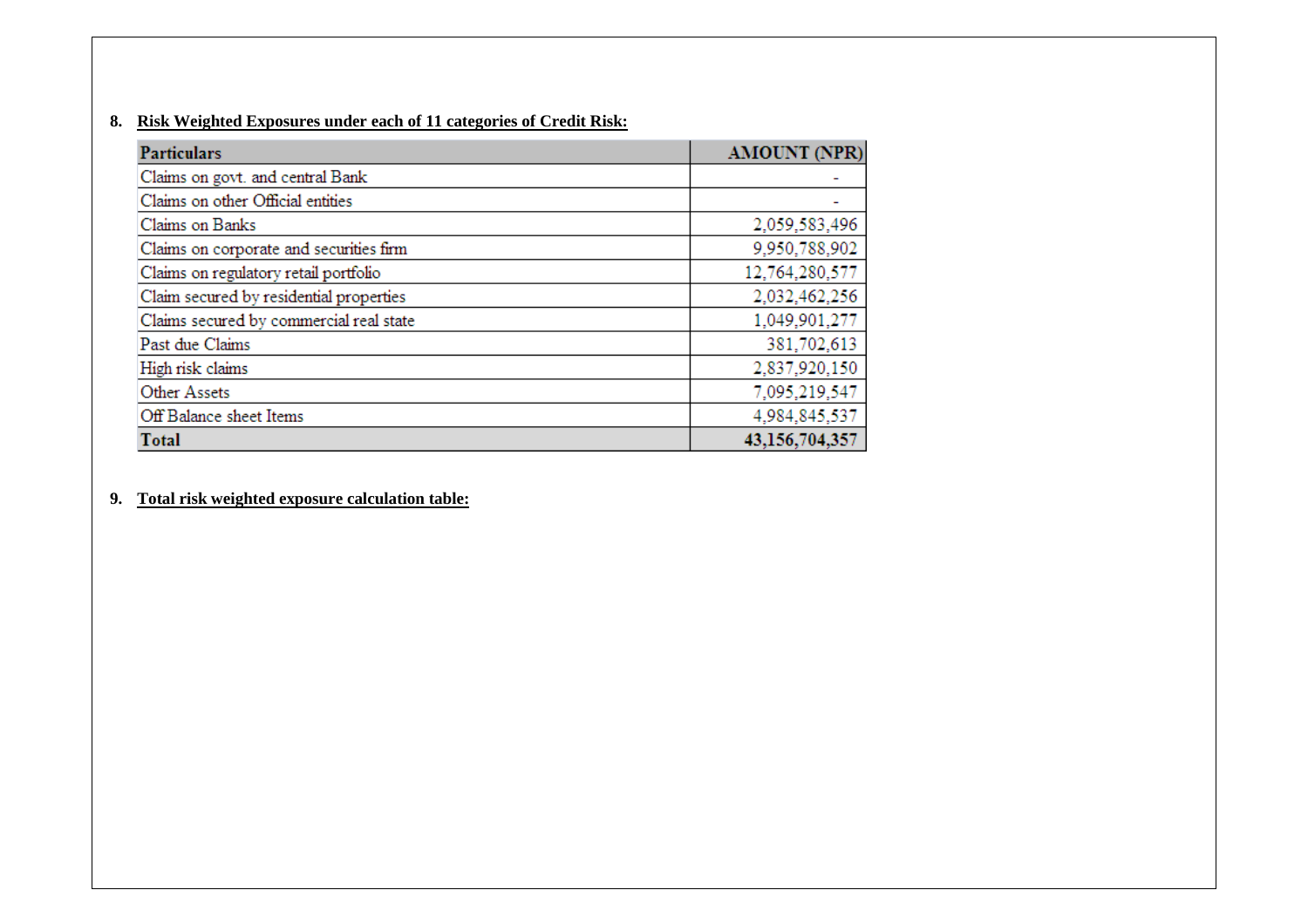|                                                                              | 2069 Poush               |                          |                          |                          |             |                          |
|------------------------------------------------------------------------------|--------------------------|--------------------------|--------------------------|--------------------------|-------------|--------------------------|
|                                                                              |                          |                          |                          |                          | <b>Risk</b> |                          |
| <b>Assets</b>                                                                |                          | <b>Specific</b>          |                          |                          | <b>Weig</b> | <b>Risk Weighted</b>     |
|                                                                              | <b>Book Value</b>        | <b>Provision</b>         | <b>Eligible CRM</b>      | <b>Net Amount</b>        | ht          | <b>Exposures</b>         |
| <b>On Balance Sheet Transactions</b>                                         | (a)                      | (b)                      | (c)                      | $(d)=(a)-(b)-(c)$        | (e)         | $(f) = (d)^*(e)$         |
| Cash Balance                                                                 | 1.985.772.317            | $\sim$                   | $\sim$                   | 1.985.772.317            | 0%          | $\sim$                   |
| Balance with Nepal Rastra Bank (NRB)                                         | 7,064,423,308            | $\sim$                   | $\sim$                   | 7,064,423,308            | 0%          | $\sim$                   |
| Gold                                                                         |                          |                          | $\overline{a}$           |                          | 0%          |                          |
| Investments in Government of Nepal Bonds                                     | 27,026,166,049           | $\sim$                   | $\sim$                   | 27,026,166,049           | 0%          | $\sim$                   |
| All Claims on Government of Nepal                                            | 3,360,860,698            | $\sim$                   | ٠                        | 3,360,860,698            | 0%          | $\overline{\phantom{0}}$ |
| Investments in NRB Bonds                                                     |                          |                          | $\sim$                   |                          | 0%          |                          |
| All Claims on Nepal Rastra Bank                                              | ÷                        | ÷.                       | $\sim$                   | $\sim$                   | 0%          | $\sim$                   |
| Claims on Foreign Government and Central Banks (ECA rating 0-1)              | $\sim$                   | $\sim$                   | Ξ                        |                          | 0%          | $\sim$                   |
| Claims on Foreign Government and Central Banks (ECA rating 2)                |                          |                          | ٠                        |                          | 20%         |                          |
| Claims on Foreign Government and Central Banks (ECA rating 3)                | $\overline{\phantom{0}}$ | $\overline{\phantom{0}}$ | $\sim$                   | $\sim$                   | 50%         | $\overline{\phantom{a}}$ |
| Claims on Foreign Government and Central Banks (ECA rating 4 - 6)            |                          |                          | ÷.                       | ÷,                       | 100%        | ÷.                       |
| Claims on Foreign Government and Central Banks (ECA rating 7)                | $\overline{\phantom{0}}$ | $\overline{\phantom{a}}$ | ÷.                       | $\sim$                   | 150%        | $\overline{\phantom{a}}$ |
| Claims on BIS, IMF, ECB,EC and Multilateral Development Banks                | ÷                        | ÷.                       | $\sim$                   | $\sim$                   | 0%          | $\sim$                   |
| Claims on Other Multilateral Development Banks                               |                          |                          | $\overline{\phantom{a}}$ | $\overline{\phantom{a}}$ | 100%        |                          |
| Claims on Public Sector Entities (ECA rating 0-1)                            | $\sim$                   | $\sim$                   | $\sim$                   | $\sim$                   | 20%         | $\sim$                   |
| Claims on Public Sector Entities (ECA rating 2)                              | $\sim$                   | $\overline{\phantom{a}}$ | $\overline{a}$           | $\sim$                   | 50%         | $\sim$                   |
| Claims on Public Sector Entities (ECA rating 3-6)                            | $\sim$                   | $\sim$                   | $\sim$                   | $\sim$                   | 100%        |                          |
| Claims on Public Sector Entities (ECA rating 7)                              | 884,072,713              | 3,014,200                | $\overline{\phantom{a}}$ | 881,058,513              | 150%        | 1,321,587,770            |
| Claims on Domestic Banks that fulfill Capital Adequacy Requirement           | 1,327,679,585            |                          | $\sim$                   | 1.327.679.585            | 20%         | 265,535,917              |
| Claims on Domestic Banks that do not fulfill Capital Adequacy Requirement    | 106,469,664              | $\sim$                   | $\sim$                   | 106,469,664              | 100%        | 106,469,664              |
| Claims on Foreign Banks (ECA rating 0-1)                                     | 1,787,570,263            |                          | ÷                        | 1,787,570,263            | 20%         | 357.514.053              |
| Claims on Foreign Banks (ECA rating 2)                                       | 186,760,602              |                          | $\sim$                   | 186,760,602              | 50%         | 93,380,301               |
| Claims on Foreign Banks (ECA rating 3-6)                                     | 1,338,793,593            | 102,110,032              | ÷.                       | 1,236,683,561            | 100%        | 1,236,683,561            |
| Claims on Foreign Banks (ECA rating 7)                                       |                          | $\overline{\phantom{a}}$ | $\sim$                   |                          | 150%        |                          |
| Claims on Foreign Banks established in SAARC Region with buffer capital of   | $\sim$                   |                          |                          |                          |             |                          |
|                                                                              |                          |                          |                          |                          | 20%         |                          |
| 1% over the regulatory requirement of their country                          |                          |                          |                          |                          |             |                          |
| Claims on Domestic Corporates                                                | 8,631,224,905            | $\sim$                   | 2,023,773                | 8,629,201,133            | 100%<br>20% | 8,629,201,133            |
| Claims on Foreign Corporates (ECA rating 0-1)                                |                          | $\sim$                   |                          |                          |             |                          |
| Claims on Foreign Corporates (ECA rating 2)                                  |                          |                          |                          |                          | 50%         |                          |
| Claims on Foreign Corporates (ECA rating 3 -6)                               | $\overline{\phantom{0}}$ | $\overline{\phantom{0}}$ | $\sim$                   | $\sim$                   | 100%        | $\overline{\phantom{a}}$ |
| Claims on Foreign Corporates (ECA rating 7)                                  |                          | $\sim$                   | ÷.                       | $\sim$                   | 150%        |                          |
| Regulatory Retail Portfolio (Not Overdue)                                    | 24,539,182,646           |                          | 7,520,141,877            | 17,019,040,769           | 75%         | 12,764,280,577           |
| Regulatory Retail Portfolio Except for Granularity                           |                          | $\sim$                   | $\sim$                   |                          | 100%        |                          |
| Claims Secured by Residential Properties                                     | 3,387,437,094            | $\sim$                   | $\sim$                   | 3,387,437,094            | 60%         | 2,032,462,256            |
| Claims not fully Secured by Residential Properties                           |                          |                          | $\sim$                   |                          | 150%        |                          |
| Claims Secured by Residential Properties (Overdue)                           | 15,300,857               | 15,300,857               | $\sim$                   |                          | 100%        |                          |
| Claims Secured by Commercial Real Estate                                     | 1,049,901,277            | $\overline{\phantom{a}}$ | $\overline{\phantom{a}}$ | 1,049,901,277            | 100%        | 1,049,901,277            |
| Past due Claim (Except for claims secured by Residetial Properties)          | 2,806,874,156            | 2,552,405,747            | ÷                        | 254,468,409              | 150%        | 381,702,613              |
| <b>High Risk Claims</b>                                                      | 1,891,946,767            |                          |                          | 1,891,946,767            | 150%        | 2,837,920,150            |
| Investments in Shares and Capital Instruments of company listed in Stock     |                          |                          |                          |                          |             |                          |
| Exchange                                                                     | 285,700                  | $\sim$                   | $\sim$                   | 285,700 100%             |             | 285,700                  |
| Investments in Shares and Capital Instruments of company not listed in Stock |                          |                          |                          |                          |             |                          |
| Exchange                                                                     | 32,936,000               | 588,000                  |                          | 32,348,000               | 150%        | 48,522,000               |
| Employee Loans secured by residnetial properties                             | $\sim$                   | $\sim$                   | $\sim$                   |                          | 60%         |                          |
| Interest Receivable/Claims on Government securities                          | 118,158,738              |                          | $\sim$                   | 118,158,738              | 0%          |                          |
| Cash and Other transit items in receivable                                   | 853, 312, 593            | 42,936,933               |                          | 810,375,660              | 20%         | 162,075,132              |
| Other Assets                                                                 | 19,389,334,900           | 12,504,998,185           | $\sim$                   | 6,884,336,715            | 100%        | 6,884,336,715            |
| <b>Total</b>                                                                 | 107,784,464,424          | 15,221,353,954           | 7,522,165,650            | 85,040,944,821           |             | 38,171,858,819           |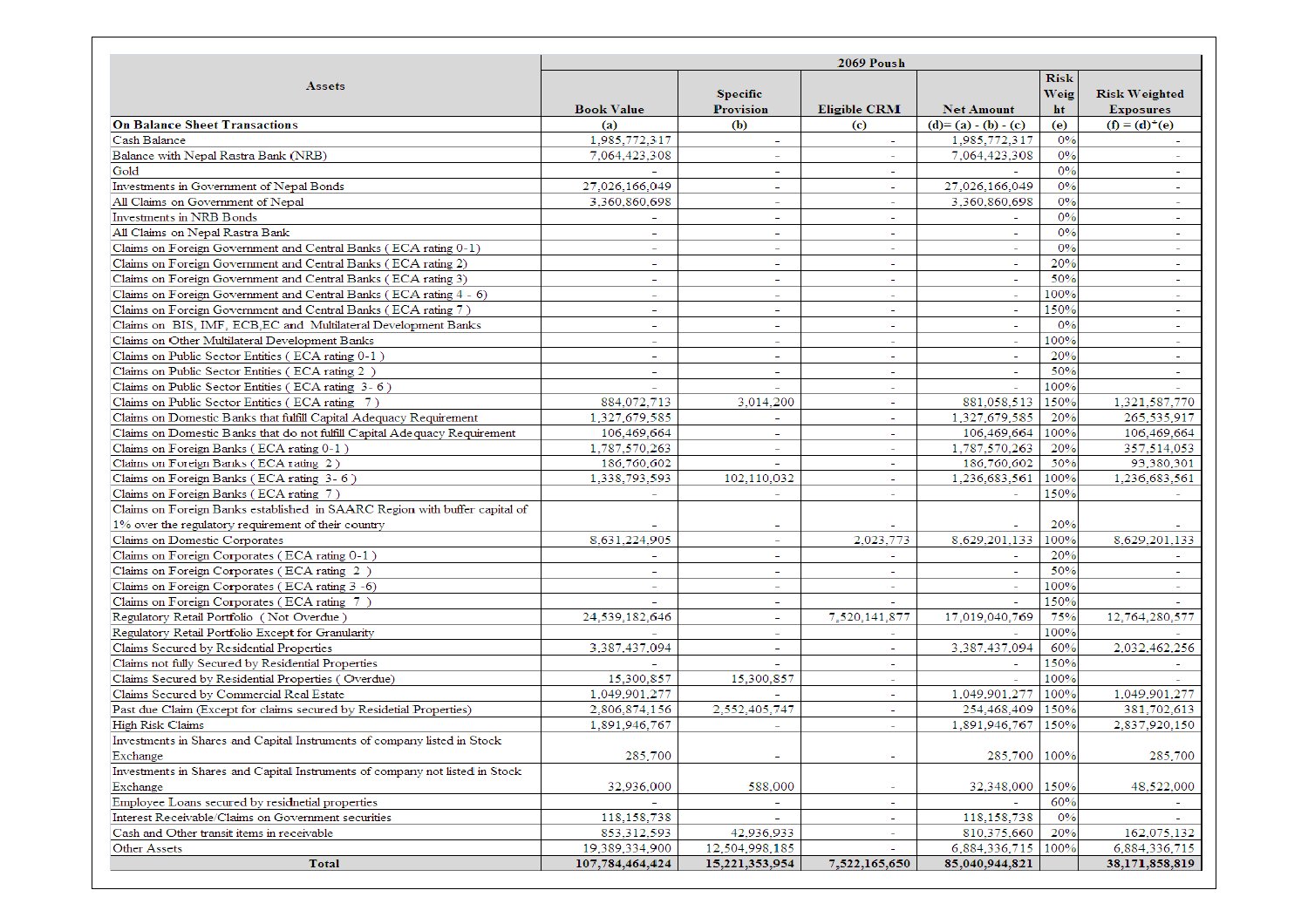|                                                                    | <b>2069 Poush</b> |                              |                          |                     |                           |                                          |
|--------------------------------------------------------------------|-------------------|------------------------------|--------------------------|---------------------|---------------------------|------------------------------------------|
| Assets                                                             | <b>Book Value</b> | <b>Specific</b><br>Provision | <b>Eligible CRM</b>      | <b>Net Amount</b>   | <b>Risk</b><br>Weig<br>ht | <b>Risk Weighted</b><br><b>Exposures</b> |
| <b>Off Balance Sheet Transactions</b>                              | (a)               | (b)                          | (c)                      | $(d)=(a)-(b)-(c)$   | (e)                       | $(f) = (d)^*(e)$                         |
| Revocable Commitments                                              |                   | $\overline{a}$               | ÷.                       |                     | 0%                        |                                          |
| <b>Bills Under Collection</b>                                      | 128,354,417       | ä,                           |                          | 128,354,417         | 0%                        |                                          |
| Forward Exchange Contract Liabilities                              |                   | $\overline{a}$               | $\overline{a}$           |                     | 10%                       | $\sim$                                   |
| LC Commitments with Original Maturity Upto 6 months- Domestic      |                   |                              |                          |                     |                           |                                          |
| counterparty                                                       | 40,340,399        | $\sim$                       | 82,642,031               | (42, 301, 632)      | 20%                       | (8,460,326)                              |
| -Foreign Counterparty (ECA 0-1)                                    |                   |                              |                          |                     | 20%                       |                                          |
| -Foreign Counterparty (ECA 2)                                      | ÷.                | $\overline{a}$               | ÷.                       |                     | 50%                       | $\sim$                                   |
| -Foreign Counterparty (ECA 3 -6)                                   |                   | $\sim$                       | $\overline{a}$           | $\sim$              | 100%                      | $\sim$                                   |
| -Foreign Counterparty (ECA 7)                                      | ÷                 | $\tilde{\phantom{a}}$        | $\tilde{\phantom{a}}$    | $\sim$              | 150%                      | $\sim$                                   |
| LC Commitments with Original Maturity Over 6 months - Domestic     |                   |                              |                          |                     |                           |                                          |
| counterparty                                                       | 820, 275, 652     | $\overline{\phantom{a}}$     | $\blacksquare$           | 820,275,652         | 50%                       | 410,137,826                              |
| -Foreign Counterparty (ECA 0-1)                                    |                   |                              | $\overline{\phantom{a}}$ |                     | 20%                       |                                          |
| -Foreign Counterparty (ECA 2)                                      | $\overline{a}$    | $\overline{a}$               | $\overline{a}$           |                     | 50%                       |                                          |
| -Foreign Counterparty (ECA 3 -6)                                   |                   | $\ddot{\phantom{0}}$         | ÷.                       |                     | 100%                      | $\sim$                                   |
| -Foreign Counterparty (ECA 7)                                      |                   | $\overline{a}$               | $\overline{a}$           |                     | 150%                      |                                          |
| Bid Bod, Performance Bond and Counter Guarantee                    |                   |                              |                          |                     |                           |                                          |
| - Domestic Counterparty                                            | 916,142,102       | $\overline{\phantom{a}}$     | 72,587,777               | 843,554,325         | 50%                       | 421,777,162                              |
| -Foreign Counterparty (ECA 0-1)                                    |                   |                              |                          |                     | 20%                       |                                          |
| -Foreign Counterparty (ECA 2)                                      |                   |                              | ÷.                       |                     | 50%                       |                                          |
| -Foreign Counterparty (ECA 3 -6)                                   | $\overline{a}$    | $\overline{a}$               | $\overline{a}$           | $\mathbf{r}$        | 100%                      | $\mathbf{r}$                             |
| -Foreign Counterparty (ECA 7)                                      | ÷                 | $\overline{a}$               | ä,                       | $\mathcal{L}^{\pm}$ | 150%                      | $\overline{a}$                           |
| <b>Underwritting Commitments</b>                                   | $\sim$            | $\sim$                       | $\mathbf{r}$             | $\sim$              | 50%                       | $\sim$                                   |
| Lending of Banks Securities or Posting of Securities as Collateral | $\sim$            | $\sim$                       | $\overline{\phantom{a}}$ | $\blacksquare$      | 100%                      | $\equiv$                                 |
| Repurchase agreements, assets sale with recourse                   |                   |                              | $\overline{\phantom{a}}$ |                     | 100%                      |                                          |
| Advance Payment Guarantee                                          | 238,261,368       |                              | $\overline{a}$           | 238,261,368         | 100%                      | 238,261,368                              |
| <b>Financial Guarantee</b>                                         | 72,711,106        | ä,                           | $\tilde{\phantom{a}}$    | 72,711,106          | 100%                      | 72,711,106                               |
| Acceptances and Endorsements                                       |                   | $\overline{a}$               | $\mathbf{r}$             |                     | 100%                      |                                          |
| Unpaid Portion of Partly paid shares and securities                |                   | $\overline{\phantom{0}}$     | $\overline{\phantom{0}}$ |                     | 100%                      |                                          |
| Irrevocable Credit Commitments (short term)                        | 2,157,281,662     | $\sim$                       | $\mathbf{r}$             | 2,157,281,662       | 20%                       | 431,456,332                              |
| Irrevocable Credit Commitments (long term)                         | 1,820,715,273     | $\overline{\phantom{a}}$     |                          | 1,820,715,273       | 50%                       | 910,357,637                              |
| Other Contingent Liabilities                                       | 2,508,604,432     | $\overline{a}$               |                          | 2,508,604,432       | 100%                      | 2,508,604,432                            |
| Unpaid Guarantee Claims                                            |                   | $\overline{a}$               |                          |                     | 200%                      |                                          |
| <b>Total</b>                                                       | 8,702,686,411     |                              | 155,229,808              | 8,547,456,603       |                           | 4.984,845,537                            |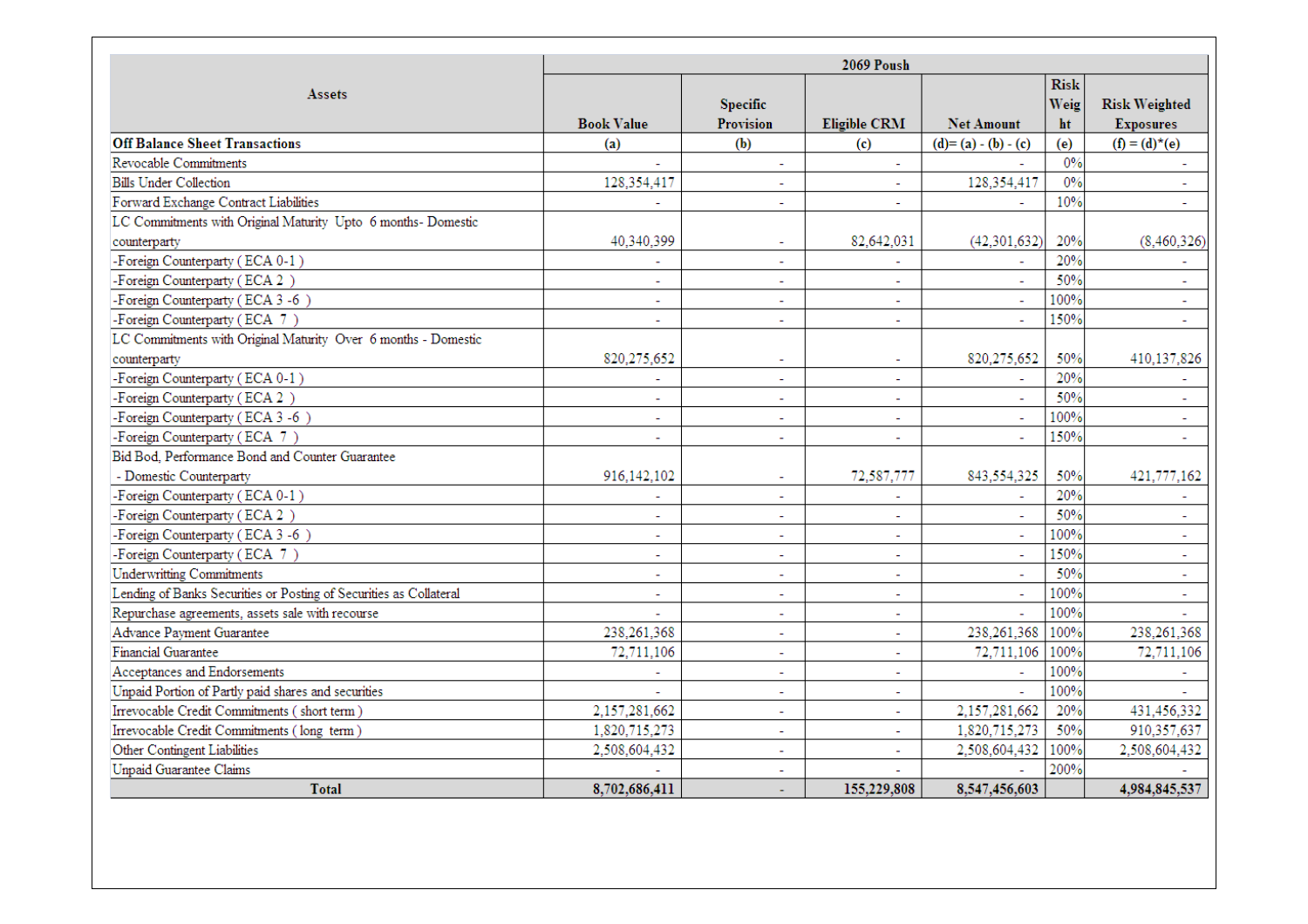#### **10. Amount of NPA:Gross**: **NPR 2,822,175,013 Net**: **NPR 254,468,409**

#### **11. NPA ratios:**

Gross: 6.53% **Net: 0.59%** 

#### **12. Movement of NPA: AMOUNT (NPR)**

#### **Poush 2069 Ashwin 2069** Changes **Classification of Loan Gross Gross** 2,822,175,013 2,866,208,470  $(44.033.457)$ **NPA** Restructured Loan 680.781.889 63.838.191 616.943.698 Substandard loan 104.206.189 97.756.256 6.449.933 Doubtful Loan 47,930,861 50,816,579  $(2,885,718)$ Loss Loan 1.989.256.074 2.100.691.937  $(111.435.863)$

#### **13. Write off of loans & Interest suspense:**

Loans were not written off during this quarter. Balance of Interest suspense account as on this quarter end is NPR. 11,340,877,663

#### **14. Movement in Loan loss provisions and interest suspense:**

Loan Loss Provision has been increased by NPR 141,098,243 in this quarter as compared to last quarter.Amount of Interest Suspense has been increased by NPR 146,924,690 in this quarter as compared to last quarter.

#### **15. Detail of additional Loan Loss provision:** Not Applicable

#### **16. Segregation of investment portfolio into Held for trading, Held to maturity and Available for sale category:**

All the investments are classified as held to maturity category except holding in banks, financial Institution and organized bodies which are categorized as available for sale.

#### **17. Risk Management System:**

The Bank is fully owned by the Government of Nepal. The Capitalization Plan submitted by the bank in March 2012 has been approved by Nepal Rastra Bank and the Nepal Government. The plan implementation is underway. The Board of Directors and the Management of the Bank are responsible for implementing and strengthening Risk Management Systems.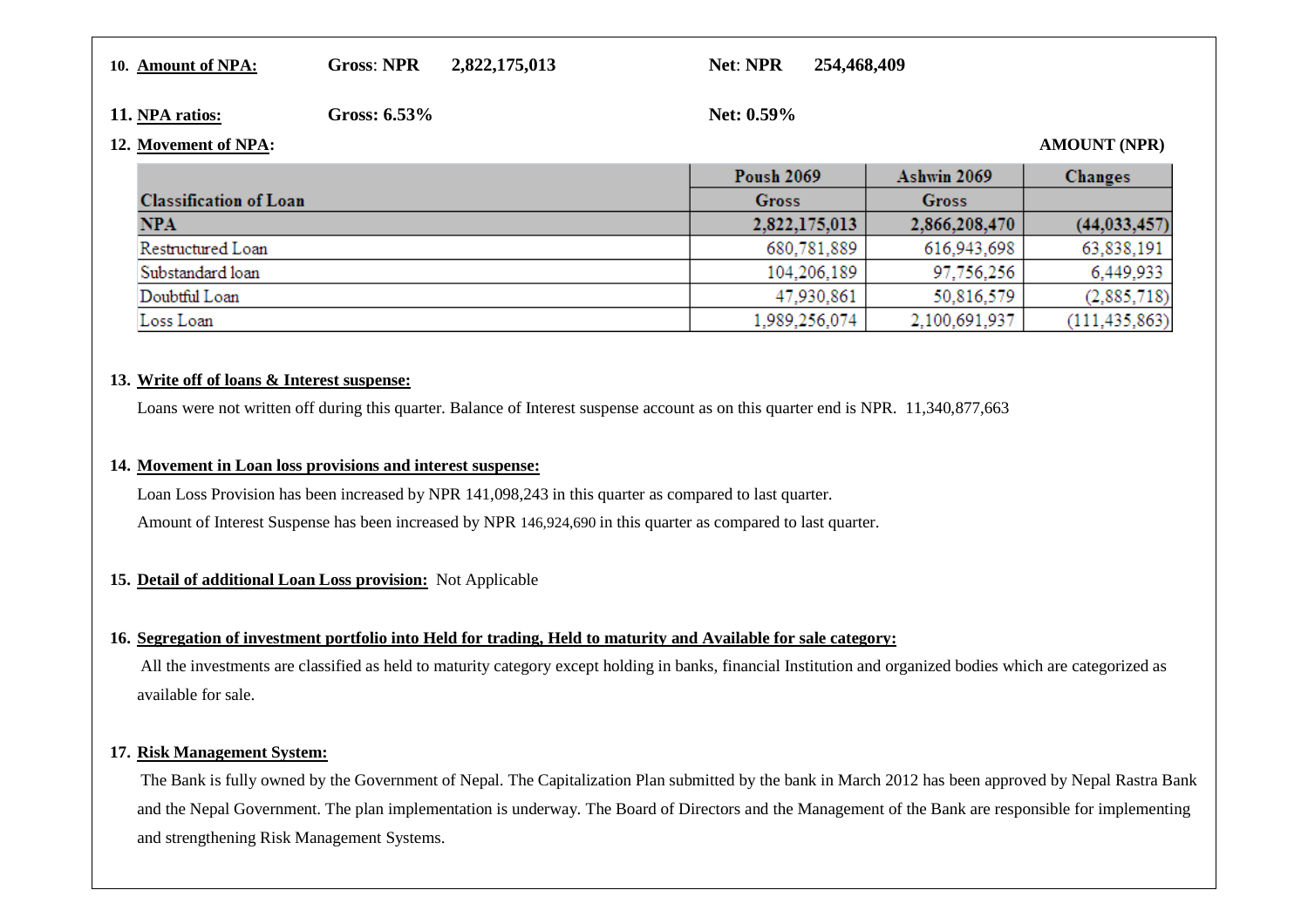#### **Credit risk management system:**

- Risk Management Committee, Central Credit Committee chaired by CEO, DGM level Credit Committee, Credit Committee at Department level, Regional office Credit Committee, Branch office Credit Committee and Credit Chief are responsible at different level to identify and implement tools to mitigate credit risk.
- Credit is approved, disbursed, monitored and reviewed following credit approval, disbursement, monitoring and review procedures described in the "Credit Manual 2060" and internal circular issued by the management from time to time.
- Risk Management Committee and Loan Recovery and Debt Restructuring Committee are responsible to identify large and problematic loans and to recovery write off of such loan.
- Credit concentration is monitored periodically and the bank bears a highly diverse credit portfolio with large number of borrowers.
- The responsibility for review of investment on half yearly basis has been vested to Internal Audit Department by the Treasury and Investment Manual of the Bank. The investment review report is submitted to Nepal Rastra Bank and Treasury Department by the Internal Audit Department on half yearly basis.

#### **Market Risk Management Systems:**

- The Bank uses the liquidity table and gap analysis for management of market risk. The Bank has its own Investment and Treasury Operations Manual as a guiding document for the management of market risk.
- • Assets and Liabilities Committee (ALCO) has been established to review the interest rate exposures at periodic intervals and suggest corrective measures to the management. The ALCO also reviews liquidity risk on monthly basis.

#### **Operational Risk Management System:**

- • Different aspects of operational risks are addressed by in various policies, manuals, circulars and instructions of the Bank. The following policies, procedures and guidelines are implemented by the Bank, which contains relative controls to address different aspects of risks associated with the operations.
	-
	- Investment and Treasury Operations Manual Credit Manual 2060
	- Collateral Security Valuation Directives 2064 Accounting Manual 2061
	- Financial Administration Bye-Rules 2068 RBBL Loan Write Off Bye-Rules 2062
	- Budget Manual 2060  **Audit Manual 2060** Audit Manual 2060
	-
- Functional Organizational Structure Branch Operation Manual 2064 (as updated 2069)
	-
	-
	-
	-
- -Agricultural Loan Policy and Manual 2069 Loan Recovery and Debt Restructuring Directives 2061